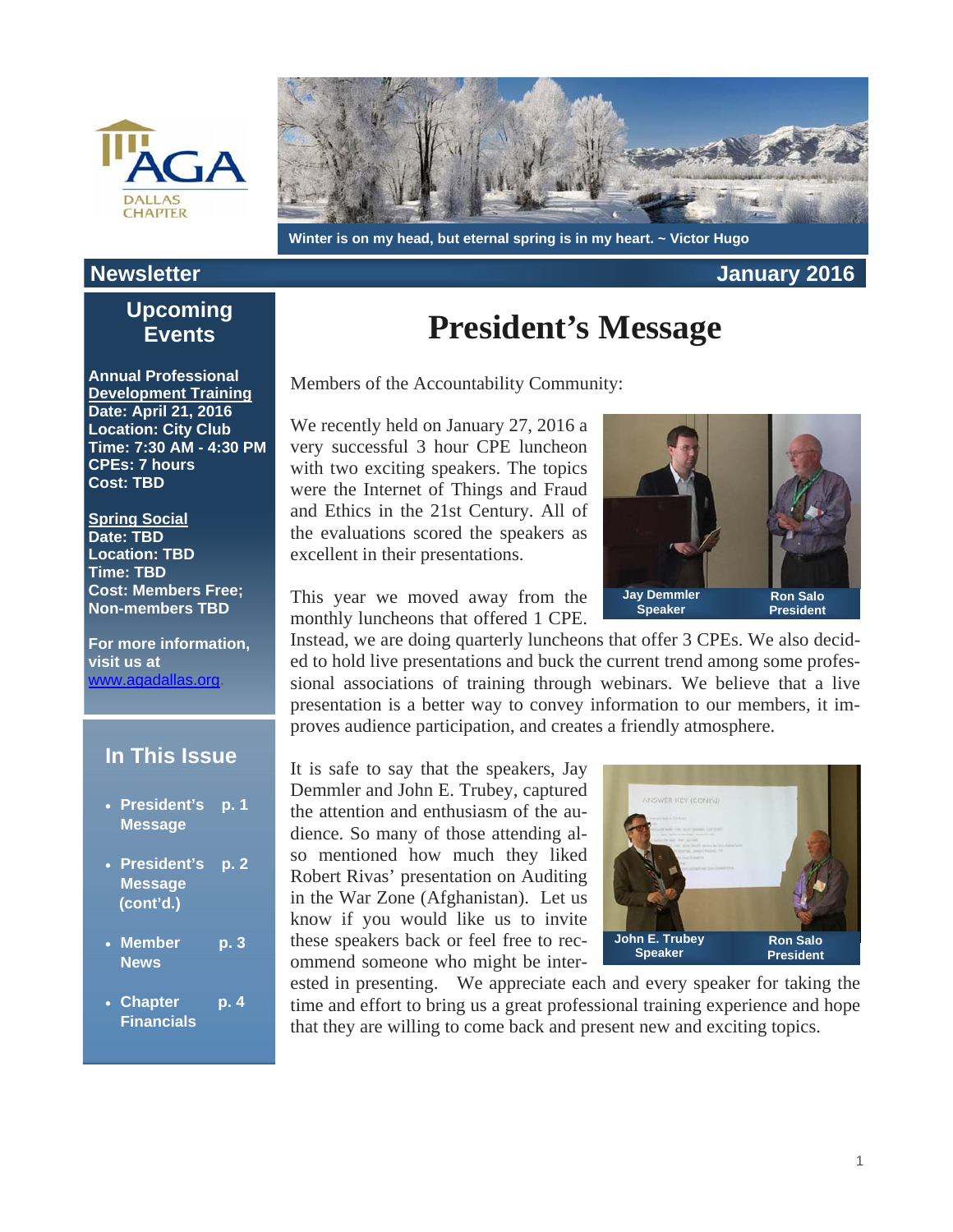## President's Message (cont'd.)



I would also like to thank those of you who attended. We strive to deliver to our members the best possible training at reasonable prices. The Board and I are grateful that you enjoyed not only the presentations but also the great view and excellent food that was offered by City Club.

I encourage you to come and join us for our April 21st Professional Development Training (PDT). We hope to bring our best speakers to you. Please note the date in your calendars and we will keep you informed through our monthly newsletters and special flyers as to the speakers, topics, and registration information.

Ron Salo President AGA Dallas Chapter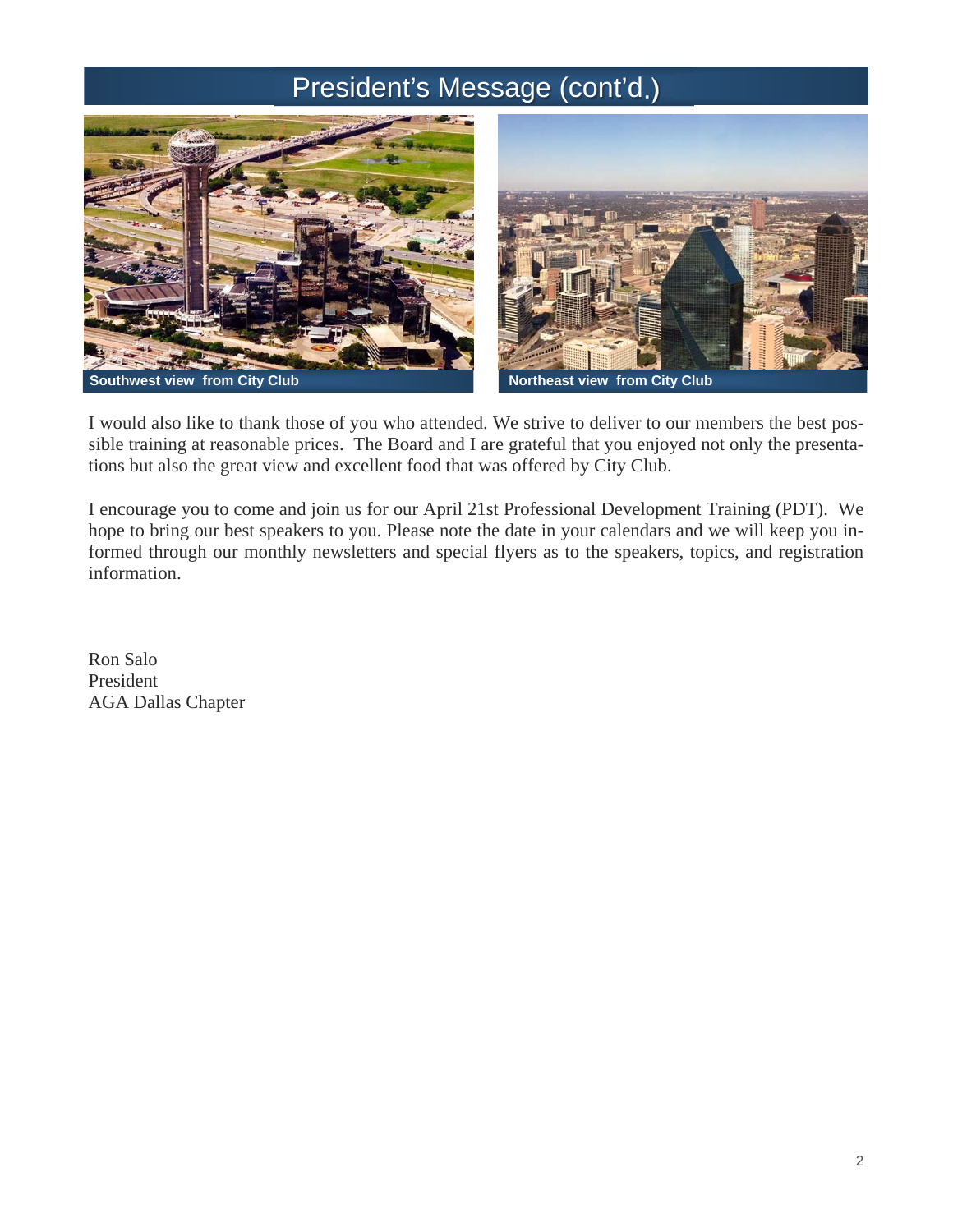### MEMBER NEWS



# **Membership Anniversaries**

## **15 years**

Aaron Bovos, CGFM Chief Financial Officer City of Fort Worth

# **New Members**

David B. Fox Senior Auditor DHS - OIG

### WELCOME



### **Board Members SƟll Needed!**

Please consider volunteering to serve our chapter! We still need:

- Newsletter Editor
- Community Outreach Director
- Early Careers Director
- Certified Government Financial Manager Director
- Program Director
- Education Director
- Accountability Outreach Coordinator

It is a great opportunity to use your leadership skills. If you don't think you can do everything a position requires recruit a cochair! Contact us at membership@agadallas.org for